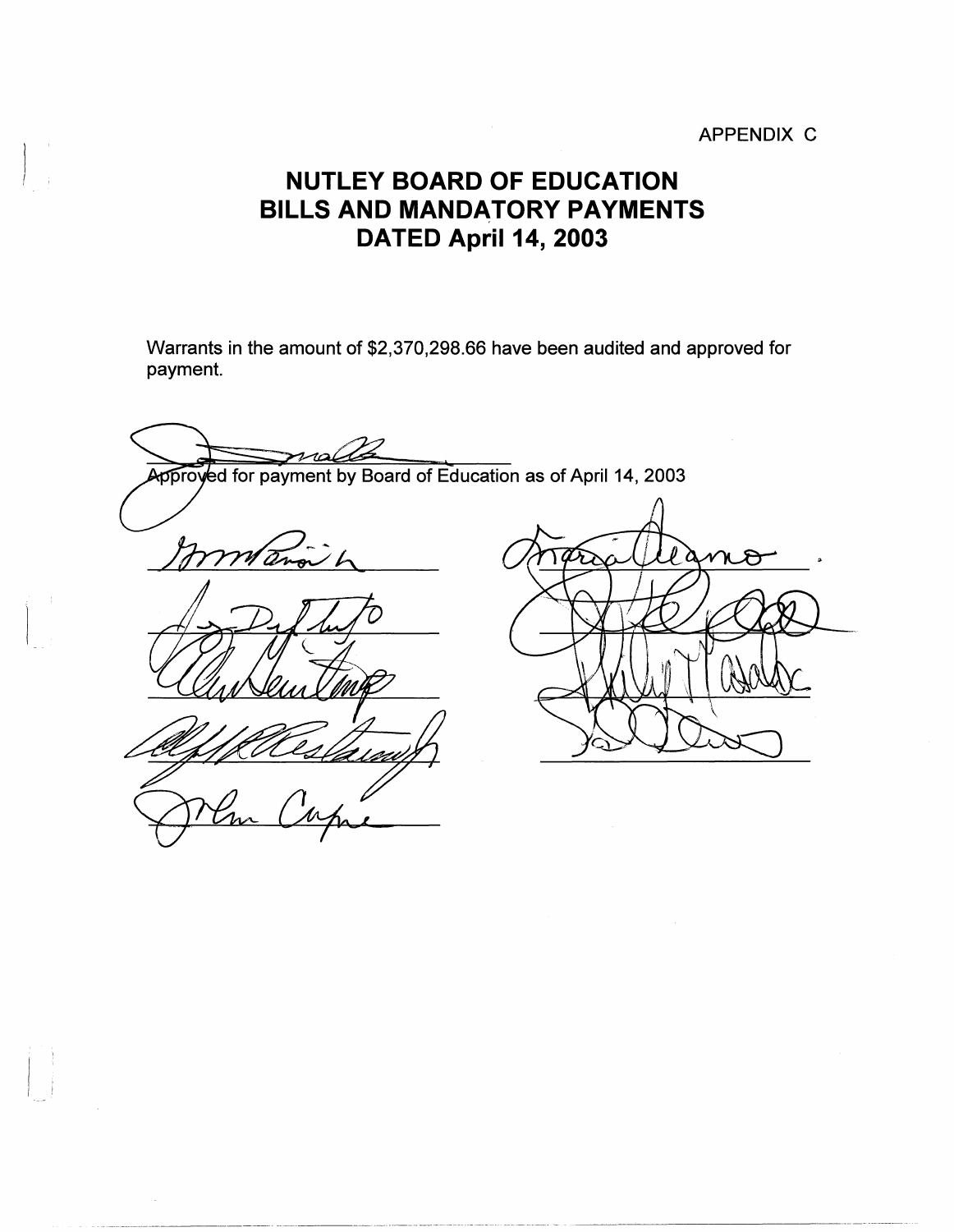| <b>Check journal</b>            |             |          |                 | <b>Nutley Board of Education</b> | Page 1 of 6                                 |                     |
|---------------------------------|-------------|----------|-----------------|----------------------------------|---------------------------------------------|---------------------|
| <b>Rec and Unrec checks</b>     |             |          |                 | <b>Hand and Machine checks</b>   | 04/10/03                                    |                     |
| <b>Starting date</b><br>3/25/03 |             |          |                 |                                  | Ending date 4/14/03                         |                     |
| ∤knum                           | <b>Date</b> |          | <b>Rec date</b> | <b>Vcode</b>                     | Vendor name                                 | <b>Check amount</b> |
| 52611                           |             | 01/27/03 | 03/28/03        |                                  | NJDF NJ DIVISION OF FIRE SAFETY             | (\$966.00)          |
| 053240                          |             | 03/25/03 |                 | <b>CIT</b>                       | CIT TECHNOLOGY FINANCIAL SERVICES, INC.     | \$232.00            |
| 053241                          |             | 03/25/03 |                 | <b>TN</b>                        | <b>TOWNSHIP OF NUTLEY</b>                   | \$127.00            |
| 053242                          |             | 03/25/03 |                 | <b>NHS</b>                       | <b>NUTLEY HIGH SCHOOL</b>                   | \$23,765.00         |
| 053243 H                        |             | 03/28/03 |                 | <b>PAY</b>                       | <b>B.O.E. SALARY ACCOUNT</b>                | \$1,457,017.25      |
| 053244 H                        |             | 03/26/03 |                 |                                  | BOES BOARD OF EDUCATION SALARY ACCOUNT      | \$25,376.53         |
| 053245 H                        |             | 03/26/03 |                 | <b>CWB</b>                       | <b>BOLLINGER FOWLER</b>                     | \$21,970.94         |
| 053246 H                        |             | 03/26/03 |                 | <b>IHS</b>                       | <b>INTERNATIONAL HEALTHCARE SERVICES</b>    | \$212.57            |
| 053247 H                        |             | 03/26/03 |                 |                                  | BOES BOARD OF EDUCATION SALARY ACCOUNT      | \$86,518.78         |
| 053248 H                        |             | 03/26/03 |                 | <b>CWB</b>                       | <b>BOLLINGER FOWLER</b>                     | \$171.65            |
| 053249 H                        |             | 03/26/03 |                 | <b>BSI2</b>                      | <b>BENECARD SERVICES, INC.</b>              | \$12,283.45         |
| 053250                          |             | 03/27/03 |                 | <b>JUA1</b>                      | <b>JUDRICH ASSOCIATES</b>                   | \$1,650.00          |
| 053251                          |             | 03/27/03 |                 | <b>LIEP</b>                      | LENAPE LIFEWAYS EDUCATIONAL PROGRAMS        | \$335.00            |
| 053252                          |             | 03/27/03 |                 | <b>PDI</b>                       | PANASONIC DOCUMENT IMAGING                  | \$69.41             |
| 053253                          |             | 03/27/03 |                 | <b>SFM</b>                       | <b>SAN FRANCISCO MARRIOTT</b>               | \$2,861.36          |
| 053254                          |             | 04/03/03 |                 |                                  | <b>NUJC NUTLEY JAYCEES</b>                  | \$105.00            |
| 053255                          |             | 04/03/03 |                 |                                  | <b>SPGA THE FUNPLEX</b>                     | \$50.00             |
| 53256 H                         |             | 04/04/03 |                 |                                  | USPO U S POSTAL SERVICE                     | \$600.00            |
| 53257 H                         |             | 04/08/03 |                 |                                  | SNJH STATE OF NJ HEALTH BENEFITS FUND       | \$341,469.80        |
| 053258                          |             | 04/14/03 |                 |                                  | ABOV ABOVE & BEYOND INC                     | \$442.00            |
| 053259                          |             | 04/14/03 |                 | <b>API</b>                       | <b>ACCENT PRESS, INC.</b>                   | \$822.00            |
| 053260                          |             | 04/14/03 |                 | <b>ACE</b>                       | ACE LOCK & SUPPLY CO.                       | \$996.89            |
| 053261                          |             | 04/14/03 |                 |                                  | GA4 ACKERMAN; GEORGE                        | \$97.72             |
| 053262                          |             | 04/14/03 |                 |                                  | AFPI ACME FOOD PRODUCTS INC                 | \$6,573.92          |
| 053263                          |             | 04/14/03 |                 |                                  | AGL1 AGL INHALATION THERAPY CO.             | \$38.50             |
| 053264                          |             | 04/14/03 |                 | <b>AGL</b>                       | AGL WELDING SUPPLY CO. INC.                 | \$11.50             |
| 053265                          |             | 04/14/03 |                 | AS6                              | <b>ALLEGRO SCHOOL</b>                       | \$11,438.00         |
| 053266                          |             | 04/14/03 |                 | <b>AME</b>                       | <b>AMERADA HESS</b>                         | \$21,161.27         |
| 053267                          |             | 04/14/03 |                 |                                  | ASPE AMERICAN SOCIETY OF PROFESSIONAL EDUC. | \$278.00            |
| 053268                          |             | 04/14/03 |                 |                                  | <b>ARCH ARCH WIRELESS</b>                   | \$137.22            |
| 053269                          |             | 04/14/03 |                 | <b>AFS</b>                       | <b>ASTONE FLEET SERVICE</b>                 | \$7,458.54          |
| 053270                          |             | 04/14/03 |                 | <b>ATT</b>                       | <b>AT &amp; T</b>                           | \$431.70            |
| 053271                          |             | 04/14/03 |                 | BT <sub>2</sub>                  | <b>BARONE'S TOWING</b>                      | \$60.00             |
| 053272                          |             | 04/14/03 |                 |                                  | <b>BSCC BELLEVILLE SUPPLY CO., INC.</b>     | \$105.71            |
| 053273                          |             | 04/14/03 |                 | <b>BPS</b>                       | BELLRIDGE PLUMBING SUPPLY CORPORATION       | \$569.70            |
| 53274                           |             | 04/14/03 |                 | <b>BSS</b>                       | <b>BELL'S SECURITY SALES INC</b>            | \$281.10            |
| 53275                           |             | 04/14/03 |                 | <b>BCC</b>                       | BERGEN CENTER FOR CHILD DEVELOPMENT         | \$4,955.70          |
| 053276                          |             | 04/14/03 |                 |                                  | <b>BCSS BERGEN COUNTY SPECIAL SERVICES</b>  | \$10,806.17         |
| 053277                          |             | 04/14/03 |                 |                                  | BOEP BOARD OF EDUCATION PETTY CASH ACCOUNT  | \$349.78            |

··-·-···----····-·- . -----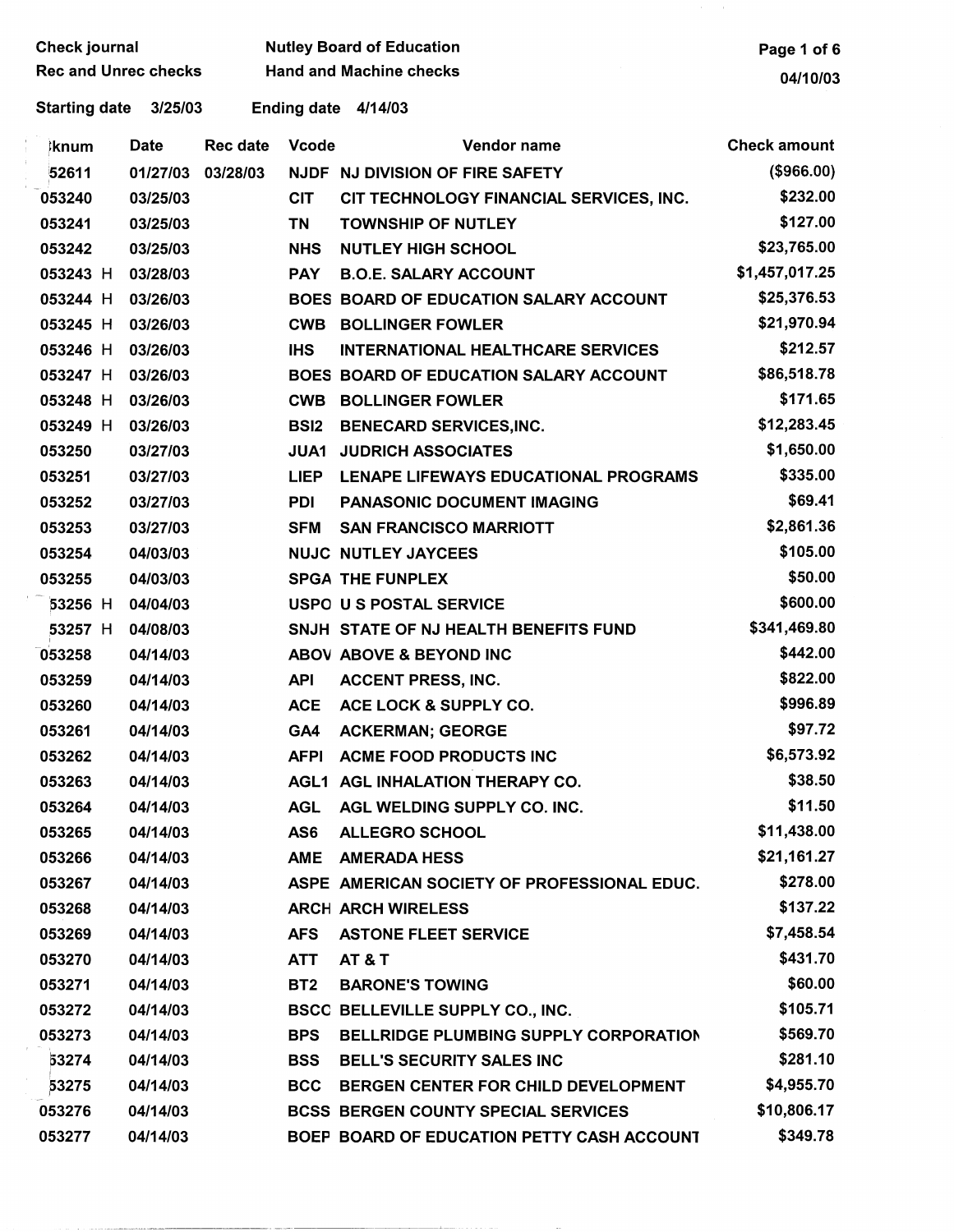| Check journal<br><b>Rec and Unrec checks</b> |             |          |                  | <b>Nutley Board of Education</b><br><b>Hand and Machine checks</b> | Page 2 of 6         |
|----------------------------------------------|-------------|----------|------------------|--------------------------------------------------------------------|---------------------|
|                                              |             |          |                  |                                                                    | 04/10/03            |
| <b>Starting date</b>                         | 3/25/03     |          |                  | Ending date 4/14/03                                                |                     |
| ∣knum                                        | <b>Date</b> | Rec date | <b>Vcode</b>     | Vendor name                                                        | <b>Check amount</b> |
| 53279                                        | 04/14/03    |          |                  | BOEC BOARD OF EDUCATION-ENTERPRISE FUND                            | \$4,527.54          |
| 053280                                       | 04/14/03    |          |                  | <b>BOBF BONNIE BRAE</b>                                            | \$6,300.00          |
| 053281                                       | 04/14/03    |          | BP <sub>13</sub> | <b>BROWNSTONE PUBLISHERS, INC</b>                                  | \$227.00            |
| 053282                                       | 04/14/03    |          | <b>CFC</b>       | <b>C F CONNOLLY DIST CO INC</b>                                    | \$182.75            |
| 053283                                       | 04/14/03    |          |                  | CGS1 CADAPULT GRAPHIC SYSTEMS, INC.                                | \$2,140.52          |
| 053284                                       | 04/14/03    |          | <b>CS</b>        | <b>CALAIS SCHOOL</b>                                               | \$3,003.00          |
| 053285                                       | 04/14/03    |          |                  | CCPT CALDWELL COMMUNITY PHYSICAL THERAPY                           | \$580.00            |
| 053286                                       | 04/14/03    |          |                  | SC10 CAMMARATA, MD; SANDRA                                         | \$2,100.00          |
| 053287                                       | 04/14/03    |          | CM <sub>8</sub>  | <b>CANDLE METRO</b>                                                | \$313.18            |
| 053288                                       | 04/14/03    |          |                  | <b>CMBS CANDLE METRO BUSINESS SYSTEMS</b>                          | \$389.00            |
| 053289                                       | 04/14/03    |          |                  | <b>CAN1 CANON BUSINESS SOLUTIONS</b>                               | \$9,399.55          |
| 053290                                       | 04/14/03    |          |                  | <b>CDW2 CDW GOVERNMENT INC.</b>                                    | \$2,120.73          |
| 053291                                       | 04/14/03    |          | <b>CPC</b>       | <b>CENTRAL-LEWMAR PAPER</b>                                        | \$2,953.70          |
| 053292                                       | 04/14/03    |          | CP <sub>1</sub>  | <b>CEREBRAL PALSY ASSOC MIDDLESEX COUNT)</b>                       | \$8,004.00          |
| 053293                                       | 04/14/03    |          |                  | <b>CPC2 CEREBRAL PALSY CENTER</b>                                  | \$3,880.16          |
| 053294                                       | 04/14/03    |          |                  | <b>CPNJ CEREBRAL PALSY OF NORTH JERSEY</b>                         | \$6,009.24          |
| 053295                                       | 04/14/03    |          | <b>CFE</b>       | <b>CHIEF FIRE EQUIPMENT COMPANY</b>                                | \$556.55            |
| 53296                                        | 04/14/03    |          |                  | <b>CDC2 CHILD DEVELOPMENT CENTER</b>                               | \$2,333.52          |
| 53297                                        | 04/14/03    |          | CI2              | <b>CHILDRENS INSTITUTE</b>                                         | \$15,120.00         |
| 053298                                       | 04/14/03    |          | <b>CSH</b>       | <b>CHILDREN'S SPECIALIZED HOSPITAL</b>                             | \$361.25            |
| 053299                                       | 04/14/03    |          | <b>CSG</b>       | <b>CIRCLE SYSTEM GROUP</b>                                         | \$5,623.45          |
| 053300                                       | 04/14/03    |          |                  | CSCI CITY SUPPLY CO., INC.                                         | \$1,567.43          |
| 053301                                       | 04/14/03    |          |                  | CCBC COCA COLA BOTTLING CO OF NEW YORK INC.                        | \$2,927.57          |
| 053302                                       | 04/14/03    |          | <b>DOC</b>       | <b>COCCO; DONNA</b>                                                | \$450.00            |
| 053303                                       | 04/14/03    |          | <b>COL</b>       | <b>COLANERI BROS.</b>                                              | \$419.80            |
| 053304                                       | 04/14/03    |          | CB4              | <b>COLLEGE BOARD</b>                                               | \$325.00            |
| 053305                                       | 04/14/03    |          | <b>COM</b>       | <b>COMPUTER CONSULTING GROUP</b>                                   | \$60.00             |
| 053306                                       | 04/14/03    |          | CG               | <b>CONTEMPORARY GLASS</b>                                          | \$50.00             |
| 053307                                       | 04/14/03    |          |                  | <b>CRU1 CRUCIAL TECHNOLOGY</b>                                     | \$3,584.35          |
| 053308                                       | 04/14/03    |          |                  | <b>CSB1 CRYSTAL SPRINGS BOOKS</b>                                  | \$67.95             |
| 053309                                       | 04/14/03    |          |                  | <b>DACC DASHCO</b>                                                 | \$225.79            |
| 053310                                       | 04/14/03    |          | <b>DTA</b>       | <b>DATACOMPUTER</b>                                                | \$55.90             |
| 053311                                       | 04/14/03    |          | <b>DEL</b>       | DELL MARKETING, L.P.                                               | \$1,676.45          |
| 053312                                       | 04/14/03    |          | DM1              | <b>DEMCO INC.</b>                                                  | \$554.66            |
| 053313                                       | 04/14/03    |          | DH               | <b>DETAILED HEATING INC</b>                                        | \$9,990.00          |
| 53314                                        | 04/14/03    |          | MD3              | <b>DIVINS; MARIA</b>                                               | \$624.00            |
| 53315                                        | 04/14/03    |          |                  | DDDC DOUGLASS DEVELOPMENT DISABILITIES CNTR                        | \$7,900.56          |
| 053316                                       | 04/14/03    |          |                  | <b>JWOC DR. JUDY WOO</b>                                           | \$300.00            |
| 053317                                       | 04/14/03    |          | <b>DUP</b>       | DUPLITRON, INC.                                                    | \$1,171.46          |

 $\label{eq:2.1} \frac{1}{\sqrt{2}}\int_{\mathbb{R}^3}\frac{1}{\sqrt{2}}\left(\frac{1}{\sqrt{2}}\right)^2\frac{1}{\sqrt{2}}\left(\frac{1}{\sqrt{2}}\right)^2\frac{1}{\sqrt{2}}\left(\frac{1}{\sqrt{2}}\right)^2\frac{1}{\sqrt{2}}\left(\frac{1}{\sqrt{2}}\right)^2.$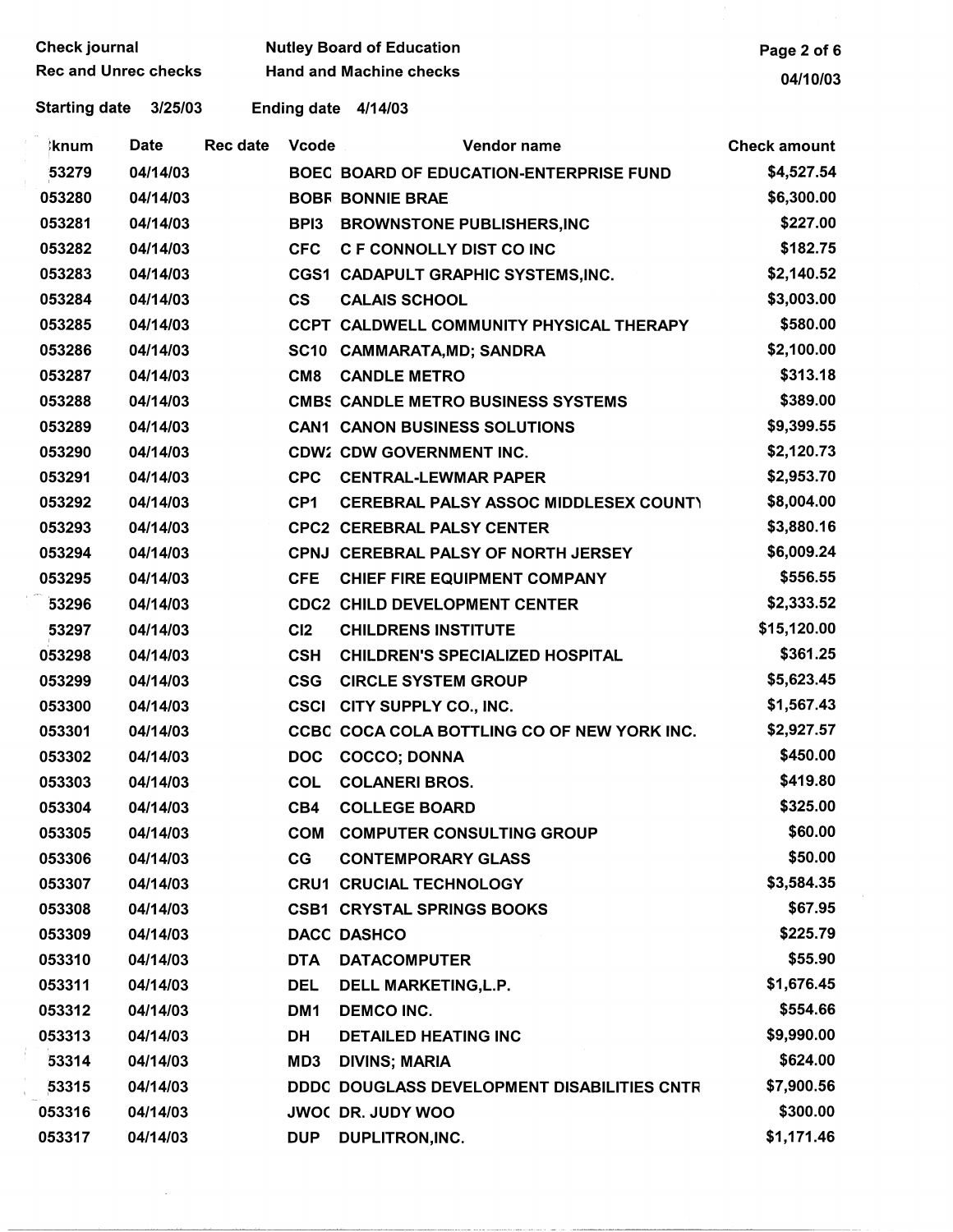| <b>Check journal</b>        |             |                 |                 | <b>Nutley Board of Education</b>              | Page 3 of 6         |
|-----------------------------|-------------|-----------------|-----------------|-----------------------------------------------|---------------------|
| <b>Rec and Unrec checks</b> |             |                 |                 | <b>Hand and Machine checks</b>                | 04/10/03            |
| <b>Starting date</b>        | 3/25/03     |                 |                 | Ending date 4/14/03                           |                     |
| <b>knum</b>                 | <b>Date</b> | <b>Rec date</b> | <b>Vcode</b>    | Vendor name                                   | <b>Check amount</b> |
| 53318                       | 04/14/03    |                 |                 | <b>ECLC ECLC OF NEW JERSEY</b>                | \$17,832.78         |
| 053319                      | 04/14/03    |                 | EA              | <b>ENERGY FOR AMERICA</b>                     | \$3,859.00          |
| 053320                      | 04/14/03    |                 |                 | <b>ECES ESSEX COUNTY EDUCATIONAL SERVICES</b> | \$500.00            |
| 053321                      | 04/14/03    |                 |                 | <b>ECS1 EXECUTIVE COFFEE SERVICE INC.</b>     | \$24.00             |
| 053322                      | 04/14/03    |                 |                 | FOF1 FACTS ON FILE INC.                       | \$365.65            |
| 053323                      | 04/14/03    |                 | WF1             | <b>FARKAS; WILLIAM</b>                        | \$388.00            |
| 053324                      | 04/14/03    |                 | <b>FS</b>       | <b>FELICIAN SCHOOL</b>                        | \$2,597.60          |
| 053325                      | 04/14/03    |                 | <b>FIC</b>      | <b>FESTIVAL ICE CREAM</b>                     | \$203.97            |
| 053326                      | 04/14/03    |                 |                 | FLEE FLEET LEASING CORPORATION                | \$439.00            |
| 053327                      | 04/14/03    |                 | <b>FHE</b>      | <b>FLOYD HALL ENTERPRISES</b>                 | \$5,025.00          |
| 053328                      | 04/14/03    |                 | <b>FWH</b>      | <b>FOUR WINDS HOSPITAL WESTCHESTER</b>        | \$350.00            |
| 053329                      | 04/14/03    |                 | <b>FCC</b>      | <b>FRANKLIN CENTRAL COMMUNICATIONS</b>        | \$95.00             |
| 053330                      | 04/14/03    |                 | FFI.            | <b>FRANKLIN FLOORS INC</b>                    | \$116.00            |
| 053331                      | 04/14/03    |                 | FFC1            | <b>FRANKLIN FOOD COURT</b>                    | \$636.50            |
| 053332                      | 04/14/03    |                 | <b>GPB</b>      | <b>GACCIONE, POMACO &amp; BECK</b>            | \$1,770.00          |
| 053333                      | 04/14/03    |                 |                 | <b>GEC4 GE CAPITAL</b>                        | \$96.25             |
| 053334                      | 04/14/03    |                 | <b>GKI</b>      | <b>GOLD KIST, INC.</b>                        | \$541.98            |
| 53335                       | 04/14/03    |                 |                 | <b>GRAN GRAINGER INC.</b>                     | \$222.08            |
| 53336                       | 04/14/03    |                 | <b>GSC</b>      | <b>GRIFFITH SHADE COMPANY</b>                 | \$14.10             |
| 053337                      | 04/14/03    |                 | RH <sub>3</sub> | <b>HARBISON; ROBERT</b>                       | \$119.00            |
| 053338                      | 04/14/03    |                 | <b>HEB</b>      | HEINEMANN EDUCATIONAL BOOKS, INC.             | \$217.02            |
| 053339                      | 04/14/03    |                 | MBM             | <b>HENRY SCHEIN-MICROBIOMEDICS</b>            | \$785.38            |
| 053340                      | 04/14/03    |                 | <b>HS</b>       | <b>HOLMSTEAD SCHOOL</b>                       | \$5,373.76          |
| 053341                      | 04/14/03    |                 | <b>HDC</b>      | <b>HOME DEPOT COMM.ACCT.</b>                  | \$1,341.26          |
| 053342                      | 04/14/03    |                 | <b>HMC</b>      | <b>HOUGHTON MIFFLIN CO.</b>                   | \$304.73            |
| 053343                      | 04/14/03    |                 | IBM3            | <b>IBM CORPORATION</b>                        | \$1,601.07          |
| 053344                      | 04/14/03    |                 | <b>IKON</b>     | <b>IKON OFFICE SOLUTIONS</b>                  | \$707.85            |
| 053345                      | 04/14/03    |                 | <b>PIT</b>      | <b>IMAGISTICS INTERNATIONAL INC.</b>          | \$162.85            |
| 053346                      | 04/14/03    |                 | IMM1            | <b>IMMEDICENTER</b>                           | \$159.00            |
| 053347                      | 04/14/03    |                 |                 | <b>IMM2 IMMEDICENTER</b>                      | \$159.00            |
| 053348                      | 04/14/03    |                 | <b>IMS</b>      | <b>INTERSTATE MUSIC SUPPLIES</b>              | \$396.39            |
| 053349                      | 04/14/03    |                 | <b>JJSF</b>     | <b>J &amp; J SNACK FOODS CORP.</b>            | \$845.00            |
| 053350                      | 04/14/03    |                 | <b>JMN</b>      | <b>J &amp; M NATIONAL SPRING</b>              | \$413.20            |
| 053351                      | 04/14/03    |                 | JE              | <b>JERSEY ELEVATOR CO. INC.</b>               | \$225.07            |
| 053352                      | 04/14/03    |                 | <b>JT</b>       | JIMMY'S, INC.                                 | \$3,485.00          |
| 53353                       | 04/14/03    |                 | <b>JKE</b>      | <b>JOSEPH KARG ENTERPRISES</b>                | \$353.45            |
| 53354                       | 04/14/03    |                 | JRI             | <b>JOSEPH RICCIARDI INC.</b>                  | \$1,036.15          |
| 053355                      | 04/14/03    |                 | JP1             | <b>JOSEPH'S PHOTOGRAPHERS</b>                 | \$872.00            |
| 053356                      | 04/14/03    |                 | <b>JUA1</b>     | <b>JUDRICH ASSOCIATES</b>                     | \$1,650.00          |

-----------~----------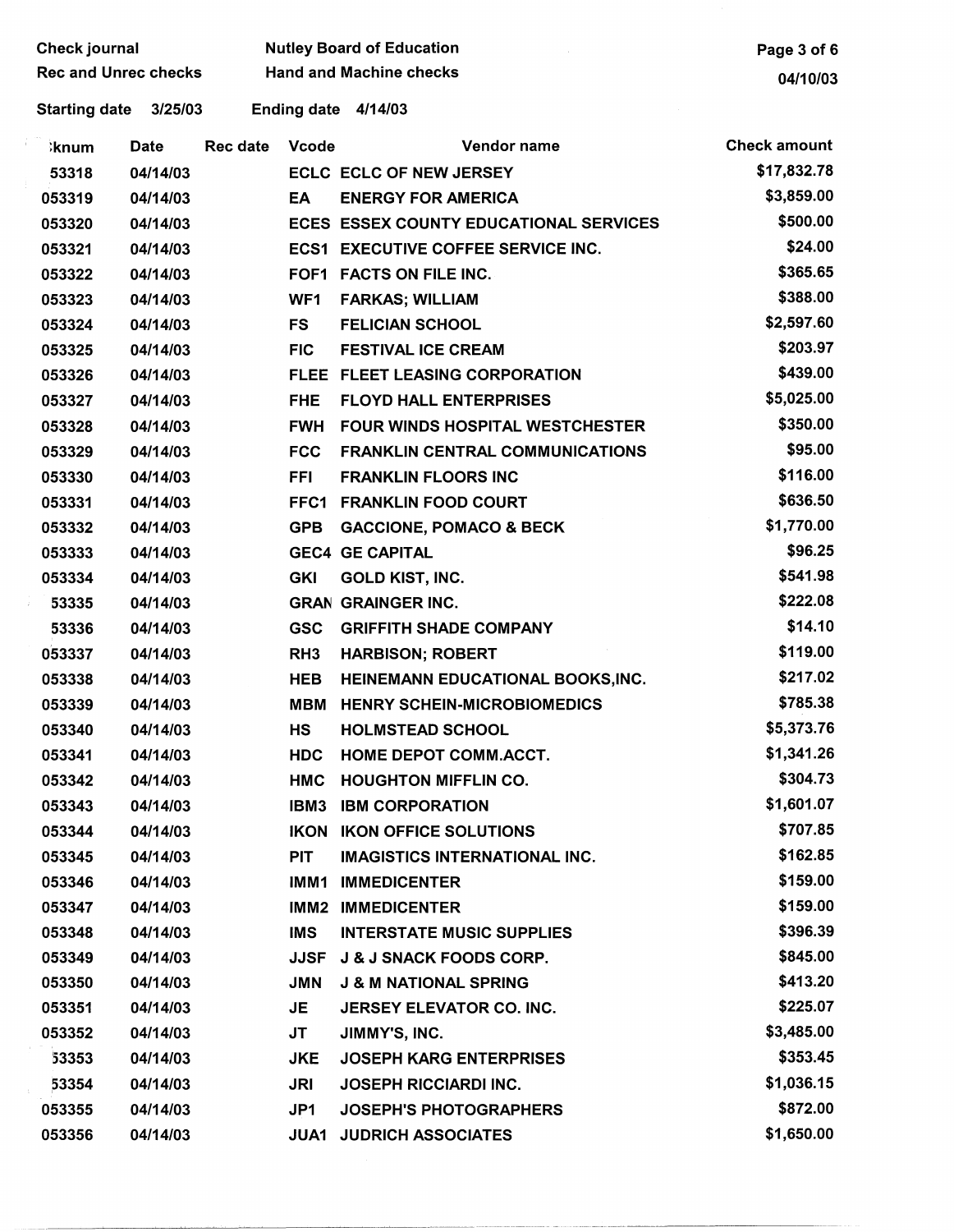|  | <b>Check journal</b><br><b>Rec and Unrec checks</b> |             |                 | <b>Nutley Board of Education</b> | Page 4 of 6                                        |                     |
|--|-----------------------------------------------------|-------------|-----------------|----------------------------------|----------------------------------------------------|---------------------|
|  |                                                     |             |                 | <b>Hand and Machine checks</b>   | 04/10/03                                           |                     |
|  | <b>Starting date</b>                                | 3/25/03     |                 |                                  | Ending date 4/14/03                                |                     |
|  | <b>;knum</b>                                        | <b>Date</b> | <b>Rec date</b> | <b>Vcode</b>                     | Vendor name                                        | <b>Check amount</b> |
|  | 53357                                               | 04/14/03    |                 | JK                               | <b>KELLY; JAMES</b>                                | \$200.09            |
|  | 053358                                              | 04/14/03    |                 | <b>KEI</b>                       | KHOKNAR ENTERPRISES INC.                           | \$5,653.40          |
|  | 053359                                              | 04/14/03    |                 |                                  | <b>LACA LACORDAIRE ACADEMY</b>                     | \$600.00            |
|  | 053360                                              | 04/14/03    |                 |                                  | LASU LANDSCAPE SUPPLY, INC.                        | \$52.00             |
|  | 053361                                              | 04/14/03    |                 | LP4                              | <b>LOMBARDI'S PRODUCE</b>                          | \$1,497.00          |
|  | 053362                                              | 04/14/03    |                 | <b>LON</b>                       | LONGO ASSOCIATES, INC.                             | \$1,640.00          |
|  | 053363                                              | 04/14/03    |                 | <b>LIFE</b>                      | <b>LOVAAS INSTITUTE FOR EARLY INTERVENTION</b>     | \$3,671.25          |
|  | 053364                                              | 04/14/03    |                 |                                  | <b>MPC2 MACIE PUBLISHING COMPANY</b>               | \$73.35             |
|  | 053365                                              | 04/14/03    |                 | <b>MN</b>                        | <b>MARANTHA NEWS</b>                               | \$2,025.78          |
|  | 053366                                              | 04/14/03    |                 | <b>MFF</b>                       | <b>MARY FRAN SIMMONS-FALLUCCA</b>                  | \$250.00            |
|  | 053367                                              | 04/14/03    |                 |                                  | NMC1 MCDONALD; NANCY                               | \$480.00            |
|  | 053368                                              | 04/14/03    |                 | <b>JML</b>                       | <b>MCGOVERN-LAWLER; JANINE</b>                     | \$400.00            |
|  | 053369                                              | 04/14/03    |                 | <b>MED</b>                       | <b>MEDCO SUPPLY, INC.</b>                          | \$63.90             |
|  | 053370                                              | 04/14/03    |                 | MS7                              | <b>MIDLAND SCHOOL</b>                              | \$3,357.20          |
|  | 053371                                              | 04/14/03    |                 | <b>MINU</b>                      | <b>MINUTEMAN SERVICE CO.</b>                       | \$458.00            |
|  | 053372                                              | 04/14/03    |                 |                                  | <b>MOTC MONTAGUE TOOL &amp; SUPPLY</b>             | \$145.32            |
|  | 053373                                              | 04/14/03    |                 |                                  | <b>MSU1 MONTCLAIR STATE UNIVERSITY</b>             | \$5,040.00          |
|  | 53374                                               | 04/14/03    |                 |                                  | MUJC MORRIS UNION JOINTURE COMMISSION              | \$442.90            |
|  | 53375                                               | 04/14/03    |                 | MS <sub>2</sub>                  | <b>MUSIC SHOP</b>                                  | \$147.00            |
|  | 053376                                              | 04/14/03    |                 |                                  | <b>NBBC NARDONE BROTHERS BAKING COMPANY</b>        | \$202.60            |
|  | 053377                                              | 04/14/03    |                 | FN <sub>1</sub>                  | <b>NARDONE; FLORENCE</b>                           | \$2,992.50          |
|  | 053378                                              | 04/14/03    |                 |                                  | <b>NAS1 NATIONAL ASSOC STUDENT ASSISTANCE PROI</b> | \$225.00            |
|  | 053379                                              | 04/14/03    |                 |                                  | NEMF NATIONAL ELECTRIC MOTOR REPAIR CO.            | \$351.12            |
|  | 053380                                              | 04/14/03    |                 |                                  | NSTA NATIONAL SCIENCE TEACHERS ASSOCIATION         | \$160.00            |
|  | 053381                                              | 04/14/03    |                 | <b>NBC</b>                       | <b>NBC AUTO PARTS</b>                              | \$6.25              |
|  | 053382                                              | 04/14/03    |                 | <b>NCR</b>                       | <b>NCR CORP.</b>                                   | \$54.26             |
|  | 053383                                              | 04/14/03    |                 |                                  | NJDA NEW JERSEY DEPARTMENT OF AGRICULTURE          | \$293.25            |
|  | 053384                                              | 04/14/03    |                 | <b>NYB</b>                       | NEW YORK BLACKBOARD OF NJ INC.                     | \$1,989.80          |
|  | 053385                                              | 04/14/03    |                 | <b>NL</b>                        | <b>NEWARK LIGHT CO.</b>                            | \$348.26            |
|  | 053386                                              | 04/14/03    |                 | NRT                              | <b>NEWARK REFRIGERATED TRUCKING</b>                | \$334.50            |
|  | 053387                                              | 04/14/03    |                 | <b>SN</b>                        | <b>NICASTRO; SUSAN</b>                             | \$432.00            |
|  | 053388                                              | 04/14/03    |                 |                                  | <b>NJAS NJASBO</b>                                 | \$175.00            |
|  | 053389                                              | 04/14/03    |                 |                                  | <b>NJCT NJCTE</b>                                  | \$65.00             |
|  | 053390                                              | 04/14/03    |                 |                                  | <b>CMHS NORTHWEST ESSEX COMMUNITY</b>              | \$7,202.38          |
|  | 053391                                              | 04/14/03    |                 | NC1                              | <b>NUTLEY CAMERA</b>                               | \$117.00            |
|  | 53392                                               | 04/14/03    |                 | <b>NHC</b>                       | <b>NUTLEY HEATING &amp; COOLING SUPPLY CO.</b>     | \$273.90            |
|  | 53393                                               | 04/14/03    |                 |                                  | <b>NHS1 NUTLEY HIGH SCHOOL</b>                     | \$2,666.09          |
|  | 053394                                              | 04/14/03    |                 | <b>NSR</b>                       | <b>NUTLEY SHOP-RITE, INC.</b>                      | \$2,996.36          |
|  | 053395                                              | 04/14/03    |                 | <b>DEO</b>                       | <b>OBLACK; DENNIS</b>                              | \$51.75             |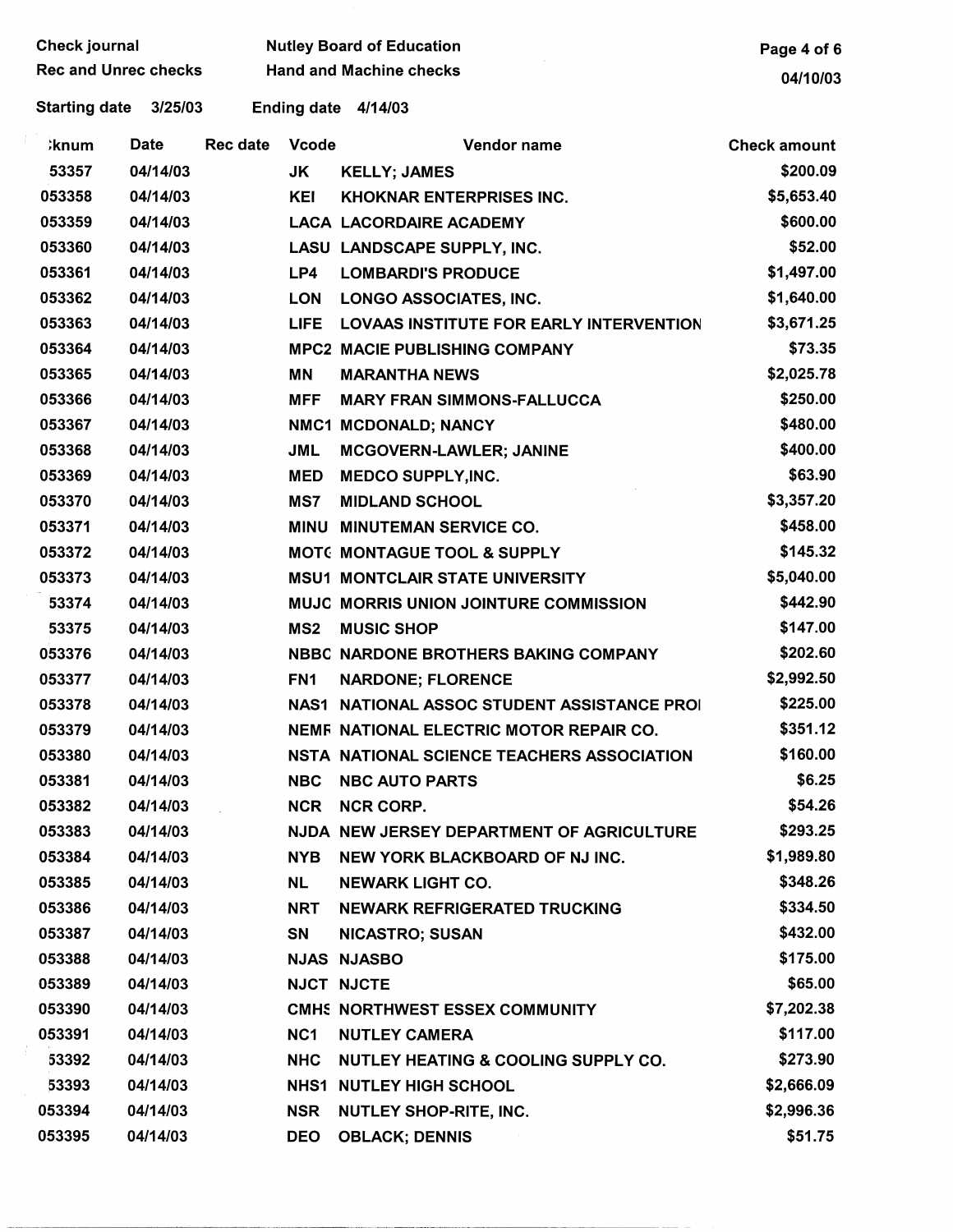| <b>Check journal</b>        |          |                 | <b>Nutley Board of Education</b> | Page 5 of 6                                 |                     |
|-----------------------------|----------|-----------------|----------------------------------|---------------------------------------------|---------------------|
| <b>Rec and Unrec checks</b> |          |                 | <b>Hand and Machine checks</b>   | 04/10/03                                    |                     |
| Starting date 3/25/03       |          |                 |                                  | Ending date 4/14/03                         |                     |
| <b>`knum</b>                | Date     | <b>Rec date</b> | <b>Vcode</b>                     | Vendor name                                 | <b>Check amount</b> |
| 53396                       | 04/14/03 |                 |                                  | OTC1 OCCUPATIONAL THERAPY CONSULTANTS, INC. | \$325.00            |
| 053397                      | 04/14/03 |                 | <b>RO</b>                        | <b>O'DELL; ROBERT</b>                       | \$525.00            |
| 053398                      | 04/14/03 |                 | <b>CIPA</b>                      | <b>PALLEY; CINDY</b>                        | \$2,225.00          |
| 053399                      | 04/14/03 |                 | PS <sub>1</sub>                  | <b>PALOS SPORTS, INC</b>                    | \$447.72            |
| 053400                      | 04/14/03 |                 | PDI                              | <b>PANASONIC DOCUMENT IMAGING</b>           | \$93.78             |
| 053401                      | 04/14/03 |                 | PW <sub>3</sub>                  | <b>PEDIATRIC WORKSHOP</b>                   | \$200.00            |
| 053402                      | 04/14/03 |                 | PD4                              | <b>PETE'S DELI</b>                          | \$134.95            |
| 053403                      | 04/14/03 |                 |                                  | PLC2 PHOENIX LEARNING CENTER                | \$1,890.00          |
| 053404                      | 04/14/03 |                 | PB                               | PITNEY BOWES INC.                           | \$107.06            |
| 053405                      | 04/14/03 |                 | PT                               | <b>PRINTING TECHNIQUES</b>                  | \$365.00            |
| 053406                      | 04/14/03 |                 | <b>PLH</b>                       | <b>PRO LUMBER &amp; HARDWARE</b>            | \$49.94             |
| 053407                      | 04/14/03 |                 | <b>PESI</b>                      | PROFESSIONAL EDUCATION SERVICES INC./PH     | \$250.00            |
| 053408                      | 04/14/03 |                 | QUI                              | <b>QUINLAN PUBLISHING CO.</b>               | \$79.00             |
| 053409                      | 04/14/03 |                 | <b>REG</b>                       | <b>RELIANCE GRAPHICS</b>                    | \$9,090.22          |
| 053410                      | 04/14/03 |                 | <b>RF</b>                        | <b>RICHARDS FLORIST</b>                     | \$153.00            |
| 053411                      | 04/14/03 |                 |                                  | <b>RICH RICOH CORP.</b>                     | \$529.27            |
| 053412                      | 04/14/03 |                 |                                  | RBOE RIDGEFIELD BOARD OF EDUCATION          | \$12,680.00         |
| 53413                       | 04/14/03 |                 |                                  | RUST RUSTY'S PIANO/ORGAN CO.                | \$825.00            |
| 53414                       | 04/14/03 |                 |                                  | <b>SAG2 SAGE DAY II</b>                     | \$5,665.78          |
| 053415                      | 04/14/03 |                 | <b>SAP</b>                       | <b>SALLY'S AUTO PARTS INC.</b>              | \$93.56             |
| 053416                      | 04/14/03 |                 |                                  | <b>SCPA SCARPA; LINDA</b>                   | \$119.65            |
| 053417                      | 04/14/03 |                 | <b>SPC</b>                       | <b>SCHOOL SPECIALTY INC</b>                 | \$120.49            |
| 053418                      | 04/14/03 |                 |                                  | SHS1 SHEPARD ACADEMY                        | \$3,886.40          |
| 053419                      | 04/14/03 |                 |                                  | SHFF SHIFF & GOLDMAN, INC.                  | \$490.89            |
| 053420                      | 04/14/03 |                 |                                  | <b>SBG1 SILVER BURDETT &amp; GINN</b>       | \$1,271.73          |
| 053421                      | 04/14/03 |                 |                                  | GNK SNACKS & MORE, L.L.C.                   | \$4,474.83          |
| 053422                      | 04/14/03 |                 |                                  | STBU STAPLES BUSINESS ADVANTAGE             | \$454.25            |
| 053423                      | 04/14/03 |                 | SI <sub>5</sub>                  | <b>STEWART INDUSTRIES</b>                   | \$844.90            |
| 053424                      | 04/14/03 |                 |                                  | TVC1 TEACHERS VIDEO CO.                     | \$582.85            |
| 053425                      | 04/14/03 |                 | <b>TBE</b>                       | <b>TEACHING BUSINESS EDUCATION</b>          | \$59.00             |
| 053426                      | 04/14/03 |                 |                                  | TEMP TEMPMASTERS, INC.                      | \$337.00            |
| 053427                      | 04/14/03 |                 |                                  | CHS2 THE COMMUNITY SCHOOL, INC.             | \$13,502.16         |
| 053428                      | 04/14/03 |                 |                                  | TFC1 THE FAMILY CENTER AT MONTCLAIR         | \$400.00            |
| 053429                      | 04/14/03 |                 | <b>TSP</b>                       | TOM SNYDER PRODUCTIONS INC.                 | \$161.95            |
| 053430                      | 04/14/03 |                 | TN <sub>5</sub>                  | <b>TOWNSHIP OF NUTLEY</b>                   | \$10,788.32         |
| 53431                       | 04/14/03 |                 |                                  | <b>TROX TROXELL</b>                         | \$382.35            |
| 53432                       | 04/14/03 |                 | <b>TDFI</b>                      | TUSCAN/LEHIGH DAIRIES, L.P.                 | \$4,823.83          |
| 053433                      | 04/14/03 |                 | <b>VAW</b>                       | <b>VAC WORLD</b>                            | \$130.00            |
| 053434                      | 04/14/03 |                 | BA                               | <b>VERIZON</b>                              | \$8,704.78          |

- - --- -- ·---···-· ·-·-----------